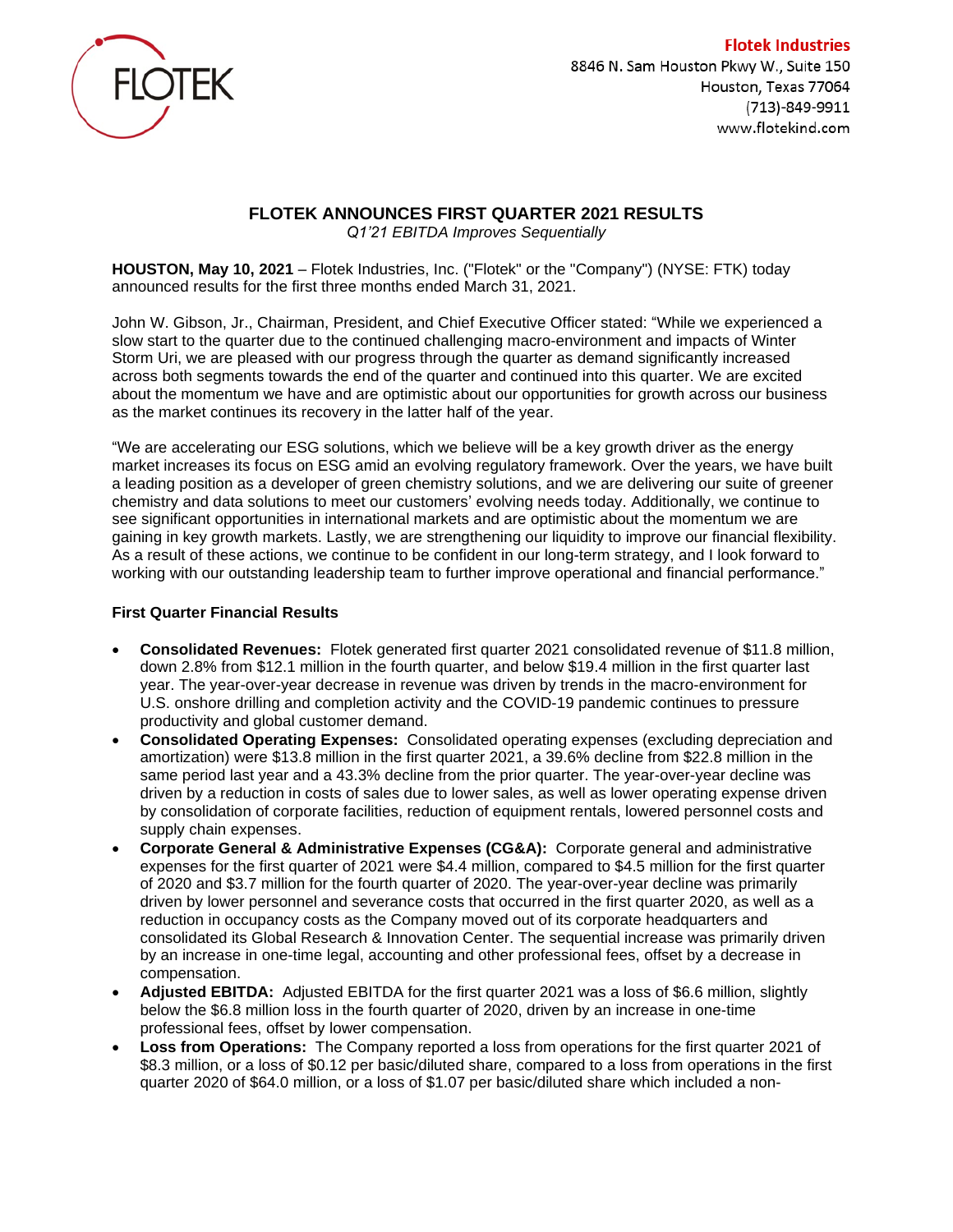

recurring charge of \$57.5 million related to the impairment of property, plant, and equipment, right-ofuse assets, and intangible assets.

# **Balance Sheet and Liquidity**

As of March 31, 2021, the Company had cash and equivalents of \$33.9 million, with significant year-overyear improvements in cash usage driven by operational efficiencies across the business. Flotek also had a combined \$5.7 million of loans outstanding pursuant to the Paycheck Protection Program ("PPP") related to the "Cares Act."

# **Chemistry Technologies Segment: Energy Chemistries & Professional Chemistries**

In the first quarter, sales in the Chemistry Technologies segment declined sequentially 5.0% to \$10.3 million. The decrease was primarily a result of continued market volatility in the macro-environment impacting energy supply and major disruption in February from Winter Storm Uri, impacting the entire supply chain. The segment experienced notable pickup in March as demand significantly increased. Highlights from the quarter include:

- Despite the winter storm in February, the Company saw a rebound in its domestic energy chemistries business, up 56%, on a sequential basis. Internationally, following headwinds in market activity and purchasing delays, the Company regained traction towards the end of the quarter.
- The Company engaged with C-Suite leaders at E&Ps to reintroduce the Company's Environmental, Social and Governance-focused (ESG) value proposition to deliver cost-effective, environmentally friendly, safer chemistry solutions.
- In the quarter, the Company initiated key field trial applications for its green, reservoir-centric chemistry technologies.
- The Company hired Nathan Snoke as Vice President of Energy Chemistries. A global leader in differentiated oilfield services, Snoke joins the Company from Halliburton, where he was most recently Senior Region Manager of Europe, Eurasia, and Sub-Sahara Africa, based in London. Nathan brings more than 16 years of oil and gas experience to Flotek, ranging from field operations to senior-level management across multiple continents.
- In the first quarter, Flotek launched its new professional chemistries brand, Flotek Protekol™, which includes a comprehensive line of surface cleaners, degreasers, wipes, disinfectants and sanitizers made in the USA.
- Flotek formed a strategic agreement with a major global manufacturer of specialty and intermediate chemicals in the first quarter to produce and package EPA-registered disinfectant wipes.
- The Company hired Matthew Sullivan as Vice President of Professional Chemistries to lead business development. Sullivan has more 30 years of janitorial and sanitizing sales and marketing expertise, including Georgia-Pacific, Clorox, Kimberly Clark and Scott Worldwide.

## **Data Analytics Segment**

In the first quarter, Data Analytics' sales improved 16.7% sequentially to \$1.5 million, primarily driven by an increase in new equipment sales in North America. Flotek continued to enhance its offerings and increase its efficiency in delivering solutions, while targeting new customers and markets to transform their businesses through real-time data and analytics. Highlights include:

• Added new customers and increased repeat purchases from existing customers, demonstrating the value JP3 delivers to its customers with the multi-applications of its technologies.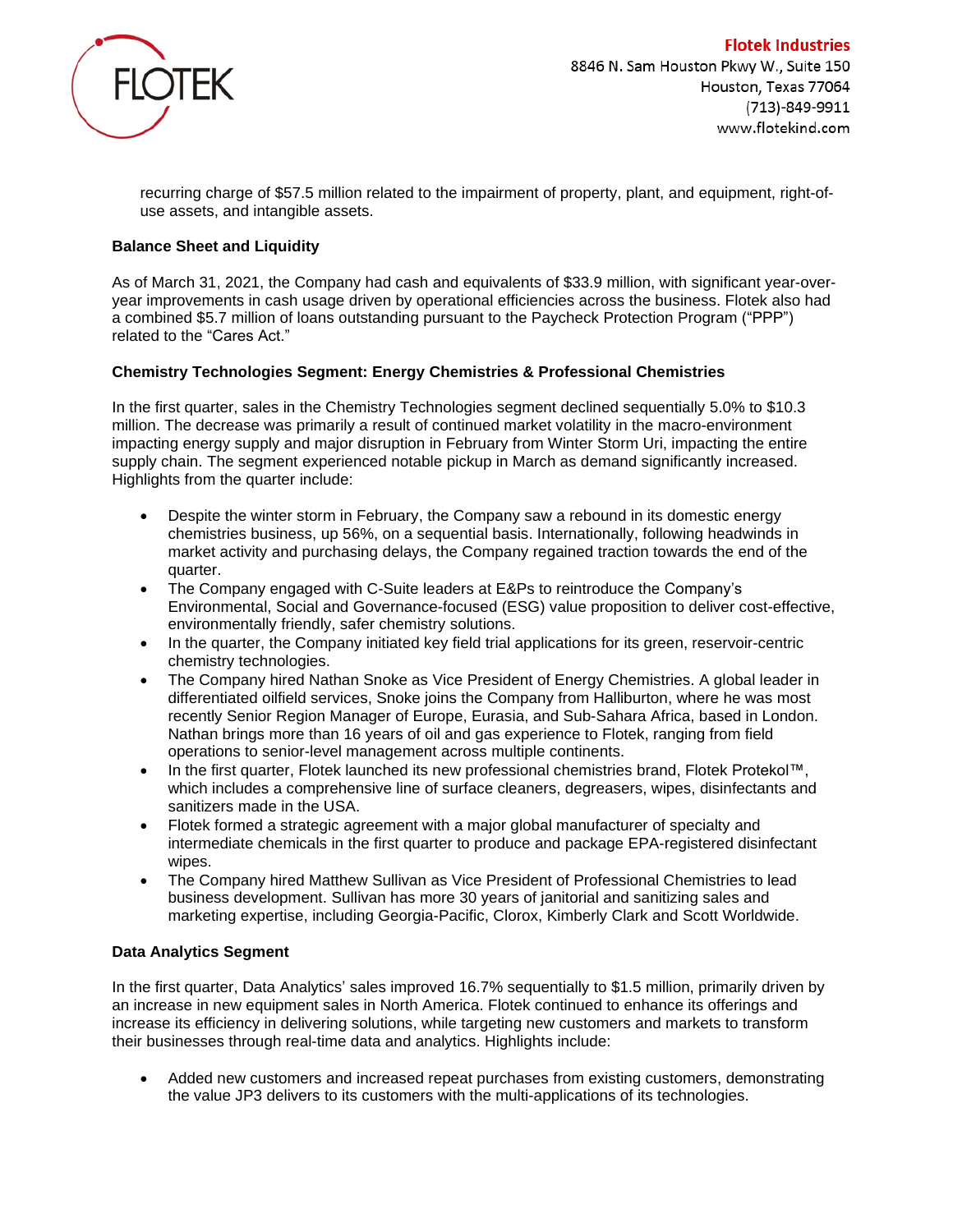

- Made progress on its international market entry strategy by continuing meaningful engagement with potential customers in the Middle East, Africa and Asia. During the first quarter, Flotek secured its second pilot in the Middle East and completed its site survey with its first international pilot.
- Implemented software development enhancements by accelerating Artificial Intelligence ("AI") and machine learning capabilities, improving the precision of measurement between batches of refined hydrocarbon products – reducing time, waste and money spent. During the first quarter, the company launched its first application using AI in batch interface for pipelines and successfully installed the application in two locations.
- Accelerated discussions with customers on its "green benefits" portfolio of applications which helps companies reduce their carbon footprint, energy consumption and emissions. The Company will continue to help customers improve their ESG performance through its JP3 product offerings.

# **Termination of Agreement with Florida Chemical Company**

As previously disclosed in an 8-K filing on March 29, 2021, Flotek Chemistry, LLC, a wholly-owned subsidiary of Flotek, delivered a notice of termination for the Supply Agreement between Flotek and Florida Chemical Company, LLC (FCC) dated February 28, 2019 following Florida Chemical's refusal to allow Flotek to exercise its contractual rights to audit the books and records related to the cost of terpene purchased. Flotek believes it has sufficient terpene inventory and alternative terpene supply sources to meet its requirements and does not intend to purchase additional supplies of terpene from FCC.

Going forward, the Company's supply management strategy will align terpene purchases with its demand and does not expect that the termination of the Supply Agreement will have a material effect on its operations or ability to meet customer needs.

## **Conference Call Details**

Flotek will host a conference call on Tuesday, May 11, 2021, at 9:00 am CDT (10:00 a.m. EDT) to discuss its first quarter results ended March 31, 2021. To participate in the call, participants should dial 844-835- 9986 approximately five minutes prior to the start of the call. The call can also be accessed from Flotek's website at [www.flotekind.com.](http://www.flotekind.com/)

## **About Flotek Industries, Inc.**

Flotek Industries, Inc. is a technology-driven, specialty chemistry and data company that helps customers across industrial, commercial and consumer markets improve their Environmental, Social and Governance performance. Flotek's Chemistry Technologies segment develops, manufactures, packages, distributes, delivers, and markets high-quality cleaning, disinfecting and sanitizing products for commercial, governmental and personal consumer use. Additionally, Flotek empowers the energy industry to maximize the value of their hydrocarbon streams and improve return on invested capital through its real-time data platforms and green chemistry technologies. Flotek serves downstream, midstream and upstream customers, both domestic and international. Flotek is a publicly traded company headquartered in Houston, Texas, and its common shares are traded on the New York Stock Exchange under the ticker symbol "FTK." For additional information, please visit Flotek's web site at [www.flotekind.com.](http://www.flotekind.com/)

## **Forward-Looking Statements**

Certain statements set forth in this press release constitute forward-looking statements (within the meaning of Section 27A of the Securities Act of 1933 and Section 21E of the Securities Exchange Act of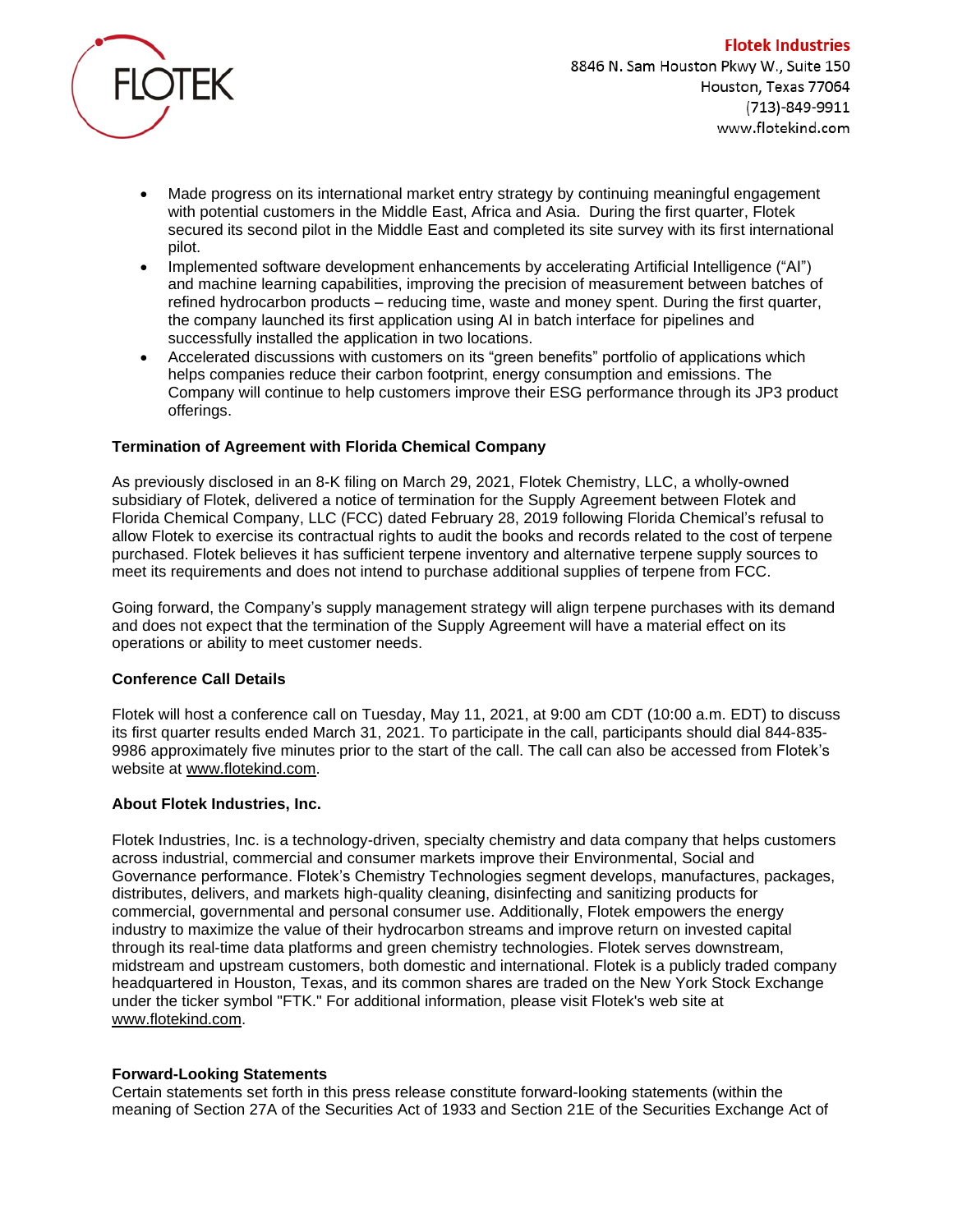

1934) regarding Flotek Industries, Inc.'s business, financial condition, results of operations and prospects. Words such as will, continue, expects, anticipates, intends, plans, believes, seeks, estimates and similar expressions or variations of such words are intended to identify forward-looking statements, but are not the exclusive means of identifying forward-looking statements in this press release. Although forwardlooking statements in this press release reflect the good faith judgment of management, such statements can only be based on facts and factors currently known to management. Consequently, forward-looking statements are inherently subject to risks and uncertainties, and actual results and outcomes may differ materially from the results and outcomes discussed in the forward-looking statements. Further information about the risks and uncertainties that may impact the Company are set forth in the Company's most recent filing with the Securities and Exchange Commission on Form 10-K (including, without limitation, in the "Risk Factors" section thereof), and in the Company's other SEC filings and publicly available documents. Readers are urged not to place undue reliance on these forward-looking statements, which speak only as of the date of this press release. The Company undertakes no obligation to revise or update any forward-looking statements in order to reflect any event or circumstance that may arise after the date of this press release.

**Inquiries, contact:** Danielle Allen Senior Vice President, Chief of Staff E: DAllen@flotekind.com P: (713) 726-5322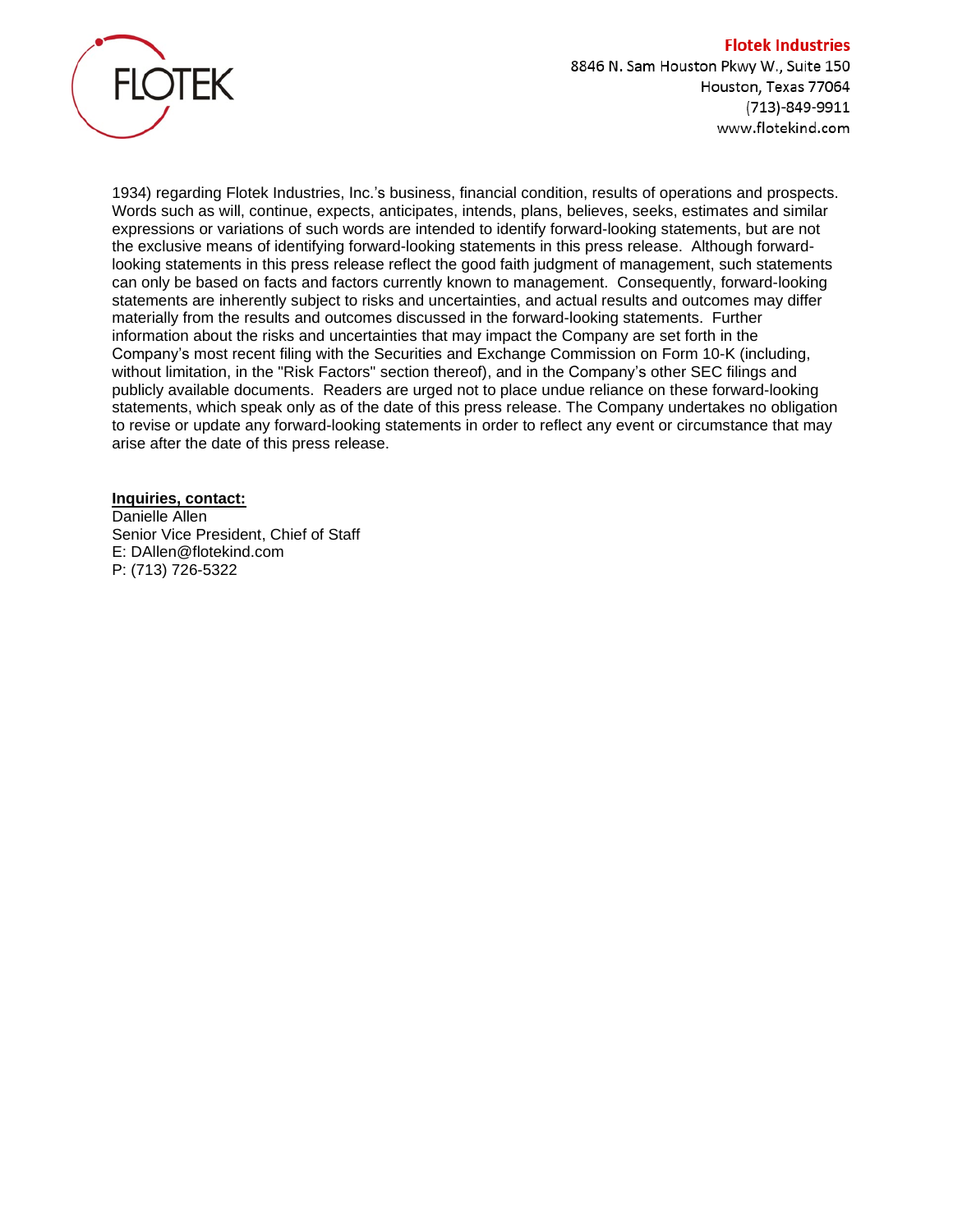

#### **Flotek Industries, Inc. Unaudited Condensed Consolidated Balance Sheets (in thousands, except share data)**

|                                                                                 | March 31, 2021 | December 31, 2020 |
|---------------------------------------------------------------------------------|----------------|-------------------|
| <b>ASSETS</b>                                                                   |                |                   |
| Current assets:                                                                 |                |                   |
| Cash and cash equivalents                                                       | 33,945         | \$<br>38,660      |
| Restricted cash                                                                 | 40             | 664               |
| Accounts receivable, net of allowance for doubtful accounts of \$1,320          |                |                   |
| and \$1,316 at March 31, 2021 and December 31, 2020, respectively               | 11,522         | 11,764            |
| Inventories, net                                                                | 11,616         | 11,837            |
| Income taxes receivable                                                         | 53             | 403               |
| Other current assets                                                            | 2,179          | 3,127             |
| Assets held for sale                                                            | 546            |                   |
| Total current assets                                                            | 59,901         | 66,455            |
| Property and equipment, net                                                     | 8,258          | 9,087             |
| Operating lease right-of-use assets                                             | 2,217          | 2,320             |
| Goodwill                                                                        | 8,092          | 8,092             |
| Deferred tax assets, net                                                        | 220            | 223               |
| Other long-term assets                                                          | 29             | 33                |
| <b>TOTAL ASSETS</b>                                                             | \$<br>78,717   | \$<br>86,210      |
| LIABILITIES AND STOCKHOLDERS' & EQUITY                                          |                |                   |
| <b>Current liabilities:</b>                                                     |                |                   |
| Accounts payable                                                                | \$<br>6,483    | \$<br>5,787       |
| <b>Accrued liabilities</b>                                                      | 17,931         | 18,275            |
| Income taxes payable                                                            | 20             | 21                |
| Interest payable                                                                | 46             | 34                |
| Current portion of operating lease liabilities                                  | 597            | 636               |
| Current portion of finance lease liabilities                                    | 61             | 60                |
| Current portion of long-term debt                                               | 5,023          | 4,048             |
| <b>Total current liabilities</b>                                                | 30,161         | 28,861            |
| Deferred revenue, long-term                                                     | 104            | 117               |
| Long-term operating lease liabilities                                           | 8,099          | 8,348             |
| Long-term finance lease liabilities                                             | 80             | 96                |
| Long-term debt                                                                  | 642            | 1,617             |
| <b>TOTAL LIABILITIES</b>                                                        | 39,086         | 39,039            |
| Stockholders' Equity:                                                           |                |                   |
| Common stock, \$0.0001 par value, 140,000,000 shares authorized; 78,275,814     |                |                   |
| shares issued and 72,702,298 shares outstanding at March 31, 2021;              |                |                   |
| 78,669,414 shares issued and 73,088,494 shares outstanding at December 31, 2020 | 8              | 8                 |
| Additional paid-in capital                                                      | 360,537        | 359,721           |
| Accumulated other comprehensive income (loss)                                   | 30             | (19)              |
| Accumulated deficit                                                             | (286,988)      | (278, 688)        |
| Treasury stock, at cost; 5,573,516 and 5,580,920 shares at March 31, 2021       |                |                   |
| and December 31, 2020, respectively                                             | (33, 956)      | (33, 851)         |
| Total stockholders' equity                                                      | 39,631         | 47,171            |
| TOTAL LIABILITIES AND STOCKHOLDERS' EQUITY                                      | \$<br>78,717   | \$<br>86,210      |
|                                                                                 |                |                   |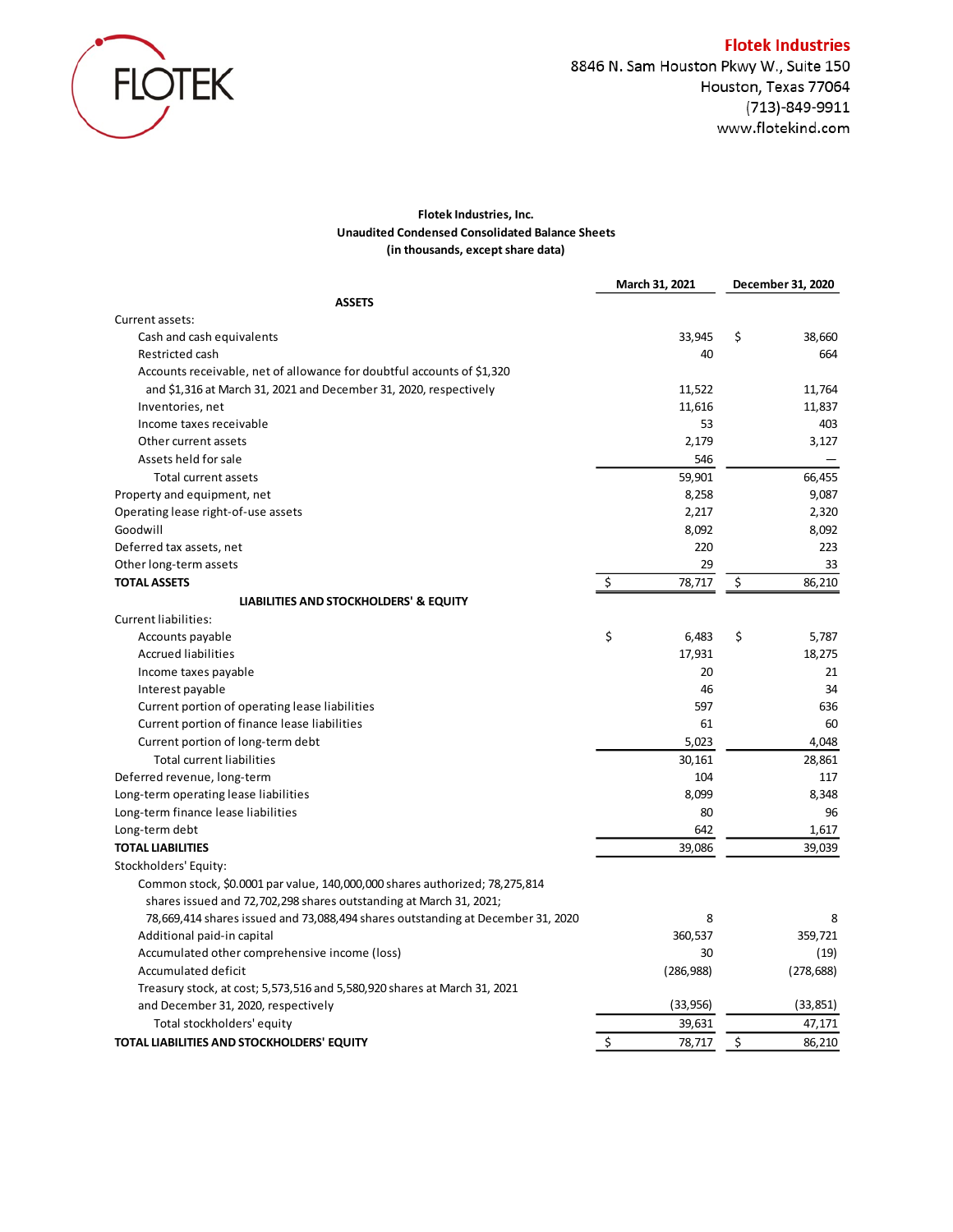

8846 N. Sam Houston Pkwy W., Suite 150 Houston, Texas 77064 (713)-849-9911 www.flotekind.com

## **Flotek Industries, Inc. Unaudited Condensed Consolidated Statements of Operations (in thousands, except per share data)**

|                                                                                             | <b>Three Months Ended</b> |    |           |    |            |
|---------------------------------------------------------------------------------------------|---------------------------|----|-----------|----|------------|
|                                                                                             | 3/31/2021                 |    | 3/31/2020 |    | 12/31/2020 |
| Revenue                                                                                     | \$<br>11,770              | \$ | 19,416    | \$ | 12,106     |
| <b>Costs and expenses:</b>                                                                  |                           |    |           |    |            |
| Operating expenses (excluding depreciation and amortization)                                | 13,801                    |    | 22,841    |    | 24,327     |
| Corporate general and administrative                                                        | 4,361                     |    | 4,493     |    | 3,744      |
| Depreciation and amortization                                                               | 307                       |    | 2,191     |    | 235        |
| Research and development                                                                    | 1,542                     |    | 2,555     |    | 1,540      |
| Loss (gain) on disposal of long-lived assets                                                | 2                         |    | (33)      |    | (2)        |
| Impairment of fixed, long-lived and intangible assets                                       |                           |    | 57,454    |    |            |
| Total costs and expenses                                                                    | 20,013                    |    | 89,501    |    | 29,844     |
| Loss from operations                                                                        | (8, 243)                  |    | (70,085)  |    | (17,738)   |
| Other (expense) income:                                                                     |                           |    |           |    |            |
| Interest expense                                                                            | (18)                      |    | (4)       |    | (20)       |
| Other (expense) income, net                                                                 | (33)                      |    | (47)      |    | 179        |
| Total other (expense) income, net                                                           | (51)                      |    | (51)      |    | 159        |
| Loss before income taxes                                                                    | (8, 294)                  |    | (70, 136) |    | (17, 579)  |
| Income tax (expense) benefit                                                                | (6)                       |    | 6,169     |    | (102)      |
| <b>Net loss</b>                                                                             | (8, 300)                  |    | (63, 967) |    | (17, 681)  |
| Loss per common share:                                                                      |                           |    |           |    |            |
| <b>Basic</b>                                                                                | \$<br>(0.12)              | \$ | (1.07)    | \$ | (0.26)     |
| Diluted                                                                                     | \$<br>(0.12)              | \$ | (1.07)    | \$ | (0.26)     |
| Weighted average common shares:                                                             |                           |    |           |    |            |
| Weighted average common shares used in computing basic and<br>diluted loss per common share | 68,447                    |    | 59,836    |    | 67,586     |

#### **Flotek Industries**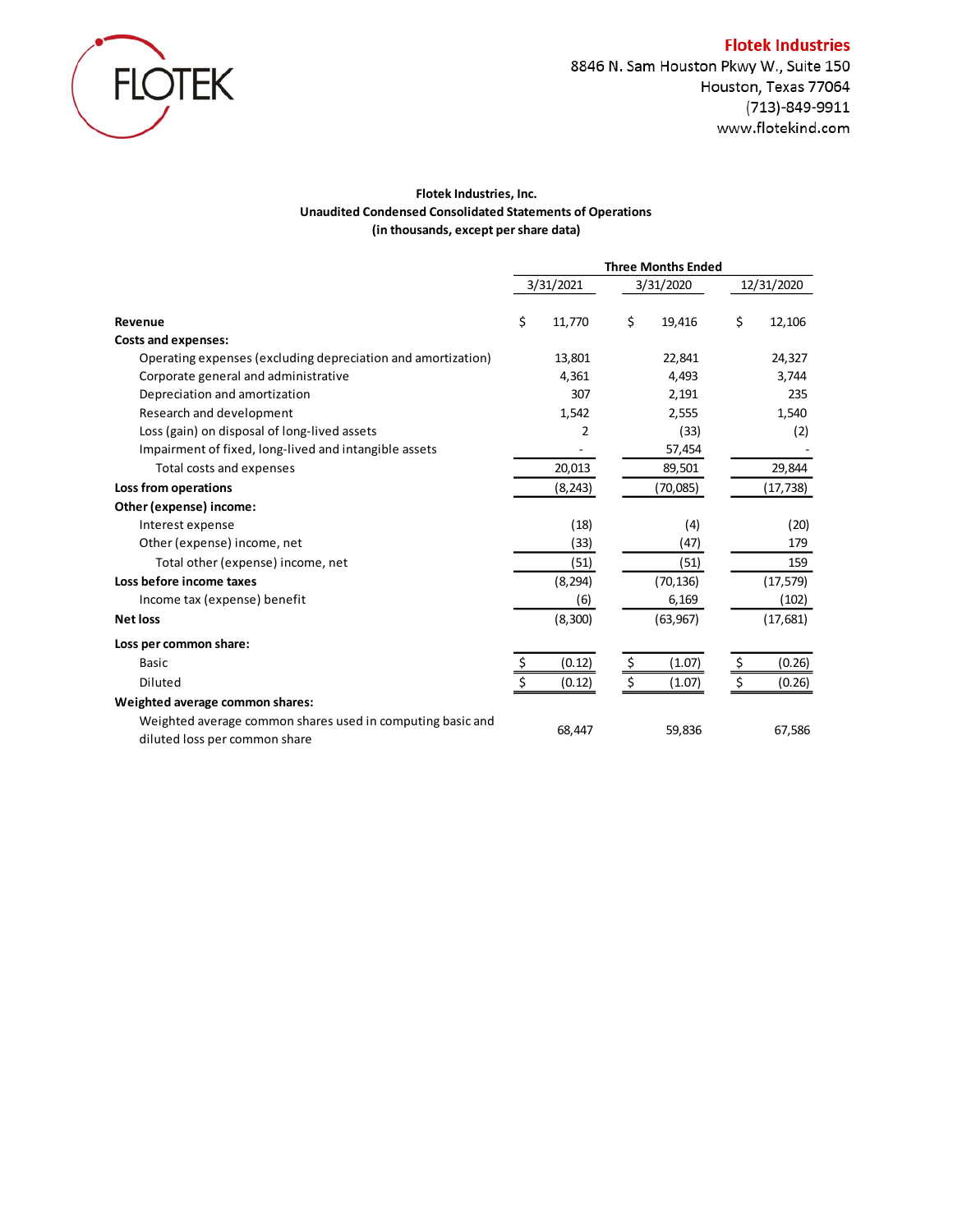

#### **Flotek Industries, Inc. Unaudited Condensed Consolidated Statements of Cash Flows (in thousands)**

|                                                                             |    | Three months ended March 31, |    |           |
|-----------------------------------------------------------------------------|----|------------------------------|----|-----------|
|                                                                             |    | 2021                         |    | 2020      |
| Cash flows from operating activities:                                       |    |                              |    |           |
| Net loss                                                                    | \$ | (8,300)                      | \$ | (63, 967) |
| Adjustments to reconcile net loss to net cash used in operating activities: |    |                              |    |           |
| Change in fair value of contingent consideration                            |    | (335)                        |    |           |
| Depreciation and amortization                                               |    | 307                          |    | 2,191     |
| Provision for doubtful accounts                                             |    |                              |    | 597       |
| Provision for excess and obsolete inventory                                 |    | 307                          |    | 529       |
| Impairment of right-of-use assets                                           |    |                              |    | 7,434     |
| Impairment of fixed assets                                                  |    |                              |    | 30,178    |
| Impairment of intangible assets                                             |    |                              |    | 19,842    |
| Loss (gain) on sale of assets                                               |    | $\overline{2}$               |    | (33)      |
| Non-cash lease expense                                                      |    | 105                          |    | 184       |
| Stock compensation expense                                                  |    | 778                          |    | 462       |
| Deferred income tax provision (benefit)                                     |    | $\overline{2}$               |    | (133)     |
| Changes in current assets and liabilities:                                  |    |                              |    |           |
| Accounts receivable, net                                                    |    | 255                          |    | 1,675     |
| Inventories, net                                                            |    | (78)                         |    | 4,793     |
| Income taxes receivable                                                     |    | 267                          |    | (6, 212)  |
| Other current assets                                                        |    | 405                          |    | 3,645     |
| Other long-term assets                                                      |    | 541                          |    |           |
| Accounts payable                                                            |    | 695                          |    | (7,666)   |
| <b>Accrued liabilities</b>                                                  |    | (317)                        |    | (17, 522) |
| Income taxes payable                                                        |    | 89                           |    | 226       |
| Interest payable                                                            |    | 12                           |    |           |
| Net cash used in operating activities                                       |    | (5, 265)                     |    | (23, 777) |
| Cash flows from investing activities:                                       |    |                              |    |           |
| Capital expenditures                                                        |    | (19)                         |    | (42)      |
| Proceeds from sale of business                                              |    |                              |    | 3,281     |
| Proceeds from sale of assets                                                |    | $\overline{2}$               |    | 34        |
| Abandonment of patents and other intangible assets                          |    |                              |    | 49        |
| Net cash (used in) provided by investing activities                         |    | (17)                         |    | 3,322     |
| Cash flows from financing activities:                                       |    |                              |    |           |
| Purchase of treasury stock                                                  |    | (105)                        |    | (45)      |
| Proceeds from sale of common stock                                          |    | 38                           |    | 349       |
| Payments for finance leases                                                 |    | (14)                         |    | (51)      |
| Net cash (used in) provided by financing activities                         |    | (81)                         |    | 253       |
| Effect of changes in exchange rates on cash and cash equivalents            |    | 23                           |    | (109)     |
| Net change in cash, cash equivalents and restricted cash                    |    | (5, 340)                     |    | (20, 311) |
| Cash and cash equivalents at beginning of period                            |    | 38,660                       |    | 100,575   |
| Restricted cash at beginning of period                                      |    | 664                          |    | 663       |
| Cash and cash equivalents and restricted cash at beginning of period        |    | 39,324                       |    | 101,238   |
| Cash and cash equivalents at end of period                                  |    | 33,945                       |    | 80,263    |
| Restricted cash at the end of period                                        |    | 40                           |    | 664       |
| Cash, cash equivalents and restricted cash at end of period                 | Ś  | 33.985                       | \$ | 80,927    |